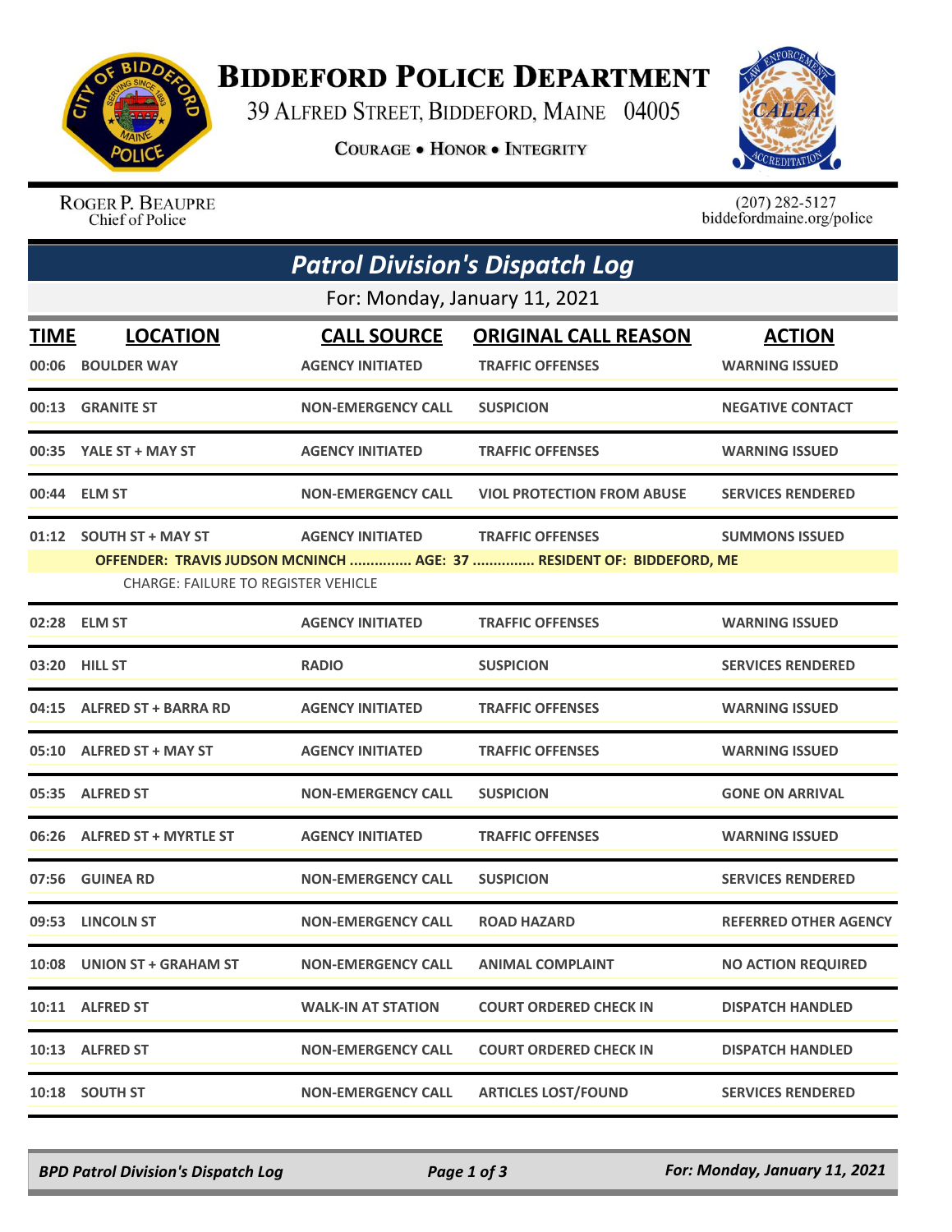| <b>TIME</b> | <b>LOCATION</b>                            | <b>CALL SOURCE</b>        | <b>ORIGINAL CALL REASON</b>                                   | <b>ACTION</b>                |
|-------------|--------------------------------------------|---------------------------|---------------------------------------------------------------|------------------------------|
|             | 10:59 SOUTH ST                             | <b>OTHER</b>              | <b>PAPERWORK</b>                                              | <b>SERVICES RENDERED</b>     |
|             | 11:13 POOL ST                              | <b>NON-EMERGENCY CALL</b> | <b>CIVIL COMPLAINT</b>                                        | <b>REFERRED OTHER AGENCY</b> |
|             | 11:28 ELM ST                               | <b>NON-EMERGENCY CALL</b> | <b>FRAUD / SCAM</b>                                           | <b>REPORT TAKEN</b>          |
|             | 11:39 DEER RUN DR                          | <b>NON-EMERGENCY CALL</b> | <b>PAPERWORK</b>                                              | <b>PAPERWORK NOT SERVED</b>  |
|             | 12:03 SOUTH ST                             | <b>AGENCY INITIATED</b>   | <b>TRAFFIC OFFENSES</b>                                       | <b>WARNING ISSUED</b>        |
|             | 12:04 GRAHAM ST                            | <b>NON-EMERGENCY CALL</b> | <b>MENTAL ILLNESS CASES</b>                                   | <b>SERVICES RENDERED</b>     |
|             | 12:16 SOUTH ST + WESTMORE AVE              | <b>AGENCY INITIATED</b>   | <b>TRAFFIC OFFENSES</b>                                       | <b>SUMMONS ISSUED</b>        |
|             | <b>CHARGE: FAILURE TO REGISTER VEHICLE</b> |                           | OFFENDER: SAMANTHA R PORELL  AGE: 37  RESIDENT OF: BUXTON, ME |                              |
|             |                                            |                           |                                                               |                              |
|             | 12:34 ALFRED ST                            | <b>WALK-IN AT STATION</b> | <b>PAPERWORK</b>                                              | <b>SERVICES RENDERED</b>     |
|             | 12:37 SOUTH ST + WESTMORE AVE              | <b>AGENCY INITIATED</b>   | <b>TRAFFIC OFFENSES</b>                                       | <b>VSAC ISSUED</b>           |
|             | 12:37 SACO FALLS WAY                       | <b>NON-EMERGENCY CALL</b> | <b>DISTURBANCE / NOISE</b>                                    | <b>NEGATIVE CONTACT</b>      |
|             | 12:42 SOUTH ST                             | <b>WALK-IN AT STATION</b> | <b>SUSPICION</b>                                              | <b>SERVICES RENDERED</b>     |
|             | 12:43 ALFRED ST                            | <b>NON-EMERGENCY CALL</b> | <b>CHECK WELFARE</b>                                          | <b>TRANSPORT TO HOSPITAL</b> |
|             | 12:51 MAPLEWOOD AVE + SOUTH ST             | <b>AGENCY INITIATED</b>   | <b>TRAFFIC OFFENSES</b>                                       | <b>VSAC ISSUED</b>           |
|             | <b>12:54 PIKE ST</b>                       | <b>NON-EMERGENCY CALL</b> | <b>SUSPICION</b>                                              | <b>GONE ON ARRIVAL</b>       |
|             | 13:02 SOUTH ST + MAY ST                    | <b>AGENCY INITIATED</b>   | <b>TRAFFIC OFFENSES</b>                                       | <b>WARNING ISSUED</b>        |
|             | 13:15 SOUTH ST + SOUTHVIEW DR              | <b>AGENCY INITIATED</b>   | <b>TRAFFIC OFFENSES</b>                                       | <b>WARNING ISSUED</b>        |
|             | 13:20 BRIARWOOD DR + SOUTH ST              | <b>AGENCY INITIATED</b>   | <b>TRAFFIC OFFENSES</b>                                       | <b>WARNING ISSUED</b>        |
|             | 13:28 SOUTH ST + WESTMORE AVE              | <b>AGENCY INITIATED</b>   | <b>TRAFFIC OFFENSES</b>                                       | <b>VSAC ISSUED</b>           |
|             | <b>13:31 PIKE ST</b>                       | <b>AGENCY INITIATED</b>   | <b>PAPERWORK</b>                                              | <b>PAPERWORK SERVED</b>      |
|             | 13:40 DENTAL AVE                           | E-911 CALL                | 911 MISUSE                                                    | <b>NEGATIVE CONTACT</b>      |
|             | 13:43 SOUTH ST                             | <b>AGENCY INITIATED</b>   | <b>TRAFFIC OFFENSES</b>                                       | <b>WARNING ISSUED</b>        |
|             | 13:49 HARDING ST                           | <b>WALK-IN AT STATION</b> | <b>CRIMINAL MISCHIEF</b>                                      | <b>REPORT TAKEN</b>          |
|             | 13:51 SOUTH ST + MCKENNEY DR               | <b>AGENCY INITIATED</b>   | <b>TRAFFIC OFFENSES</b>                                       | <b>VSAC ISSUED</b>           |
|             | 14:00 GEORGE ST                            | <b>NON-EMERGENCY CALL</b> | <b>SUSPICION</b>                                              | <b>SERVICES RENDERED</b>     |

*BPD Patrol Division's Dispatch Log Page 2 of 3 For: Monday, January 11, 2021*